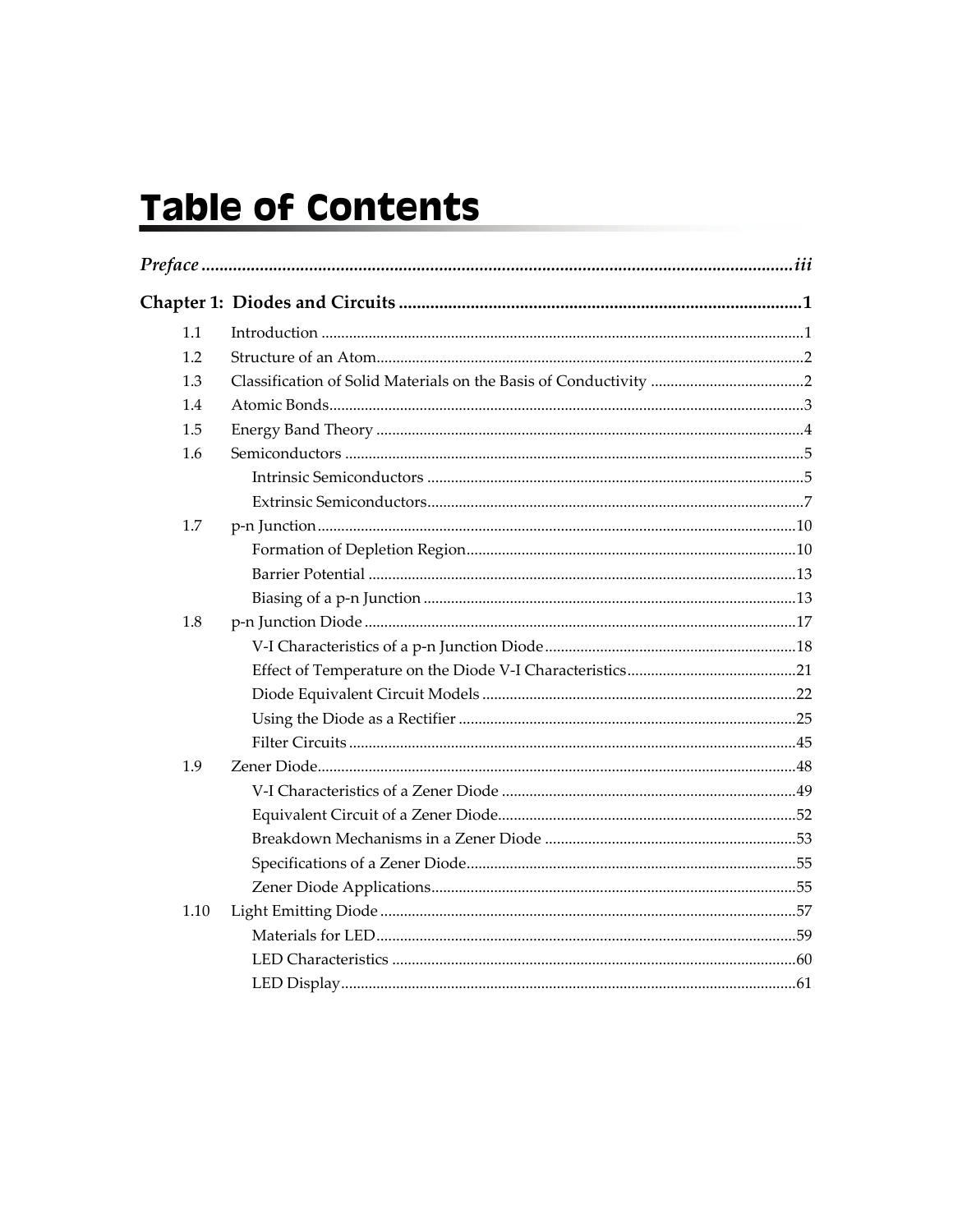### $vi$   $\blacktriangleright$  Table of Contents

| 2.1 |                                                                |  |
|-----|----------------------------------------------------------------|--|
| 2.2 |                                                                |  |
|     |                                                                |  |
|     |                                                                |  |
|     |                                                                |  |
|     |                                                                |  |
|     |                                                                |  |
|     |                                                                |  |
|     |                                                                |  |
|     |                                                                |  |
| 2.3 |                                                                |  |
| 2.4 |                                                                |  |
|     |                                                                |  |
|     |                                                                |  |
|     |                                                                |  |
|     |                                                                |  |
|     |                                                                |  |
|     |                                                                |  |
|     |                                                                |  |
| 2.5 |                                                                |  |
|     |                                                                |  |
|     |                                                                |  |
|     | Metal-Oxide Semiconductor Field Effect Transistor (MOSFET) 122 |  |
| 2.6 |                                                                |  |
|     |                                                                |  |
|     |                                                                |  |
|     |                                                                |  |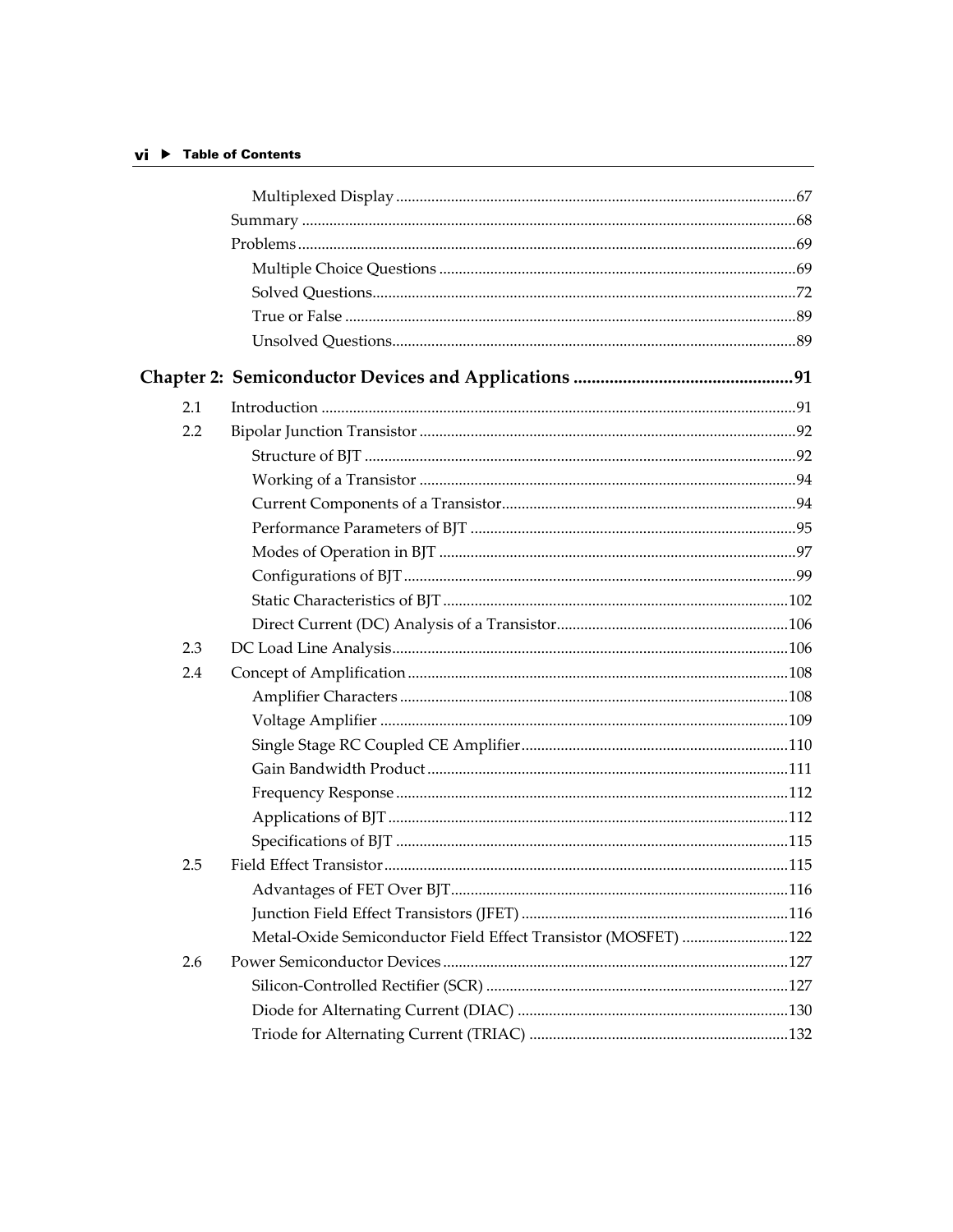| 3.1  |  |
|------|--|
| 3.2  |  |
| 3.3  |  |
| 3.4  |  |
|      |  |
|      |  |
|      |  |
|      |  |
| 3.5  |  |
| 3.6  |  |
| 3.7  |  |
| 3.8  |  |
|      |  |
| 3.9  |  |
|      |  |
|      |  |
|      |  |
|      |  |
| 3.10 |  |
| 3.11 |  |
| 3.12 |  |
| 3.13 |  |
|      |  |
|      |  |
| 3.14 |  |
|      |  |
| 3.15 |  |
|      |  |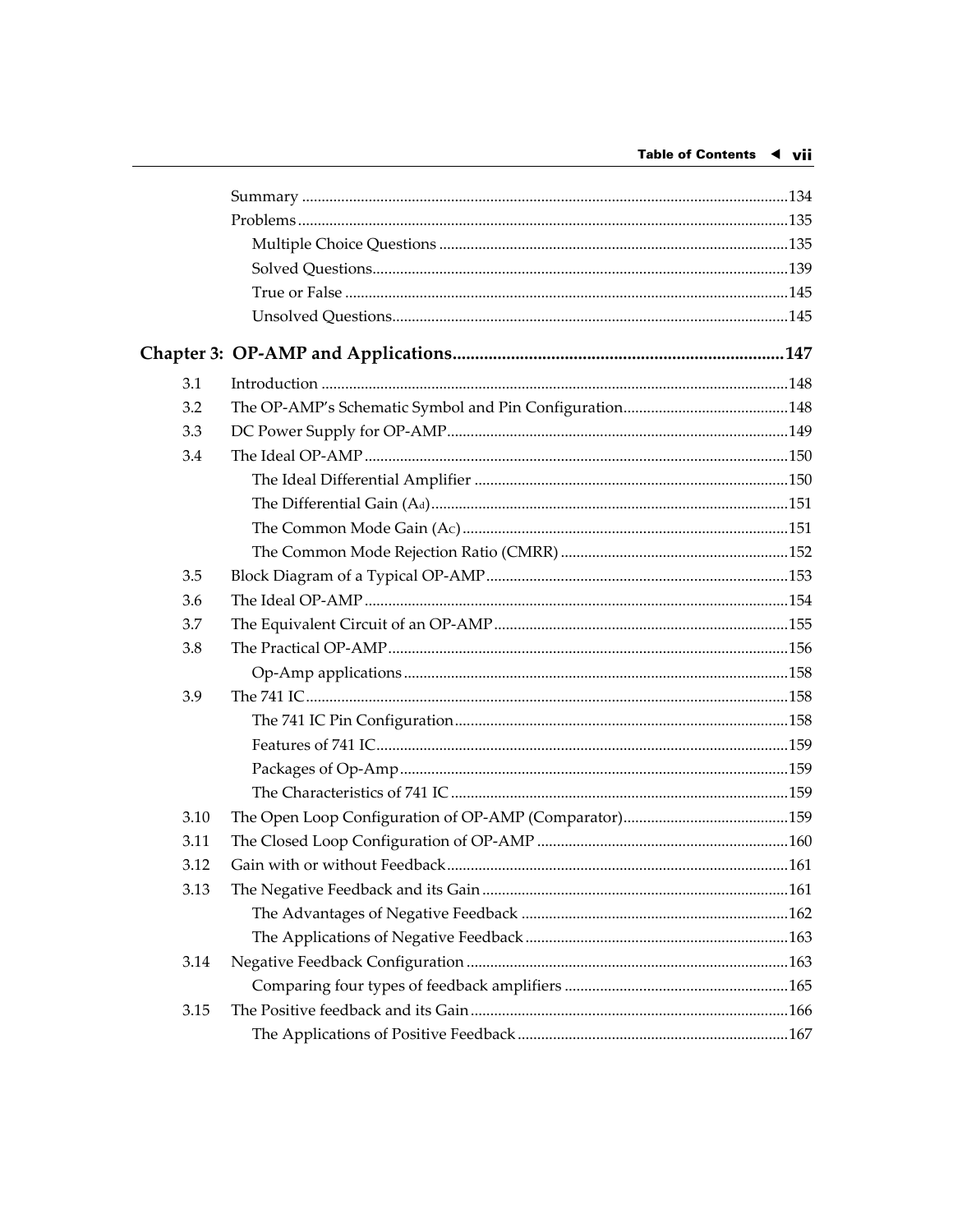#### viii ▶ Table of Contents

| 3.16 |                                                               |  |
|------|---------------------------------------------------------------|--|
| 3.17 |                                                               |  |
| 3.18 |                                                               |  |
| 3.19 |                                                               |  |
|      |                                                               |  |
| 3.20 |                                                               |  |
| 3.21 |                                                               |  |
|      |                                                               |  |
| 3.22 |                                                               |  |
|      |                                                               |  |
|      | The Non-inverting adder or Non-inverting Summing Amplifier173 |  |
|      | The Three Input Signals Non-inverting adder or                |  |
|      |                                                               |  |
| 3.23 |                                                               |  |
| 3.24 |                                                               |  |
|      |                                                               |  |
| 3.25 |                                                               |  |
|      | The Input and Output Waveforms of Differentiator Circuit 184  |  |
| 3.26 |                                                               |  |
|      |                                                               |  |
| 3.27 |                                                               |  |
|      |                                                               |  |
| 3.28 |                                                               |  |
| 3.29 |                                                               |  |
| 3.30 |                                                               |  |
|      |                                                               |  |
|      |                                                               |  |
|      |                                                               |  |
| 3.31 |                                                               |  |
|      |                                                               |  |
|      |                                                               |  |
| 3.32 |                                                               |  |
|      |                                                               |  |
|      |                                                               |  |
|      |                                                               |  |
|      |                                                               |  |
|      |                                                               |  |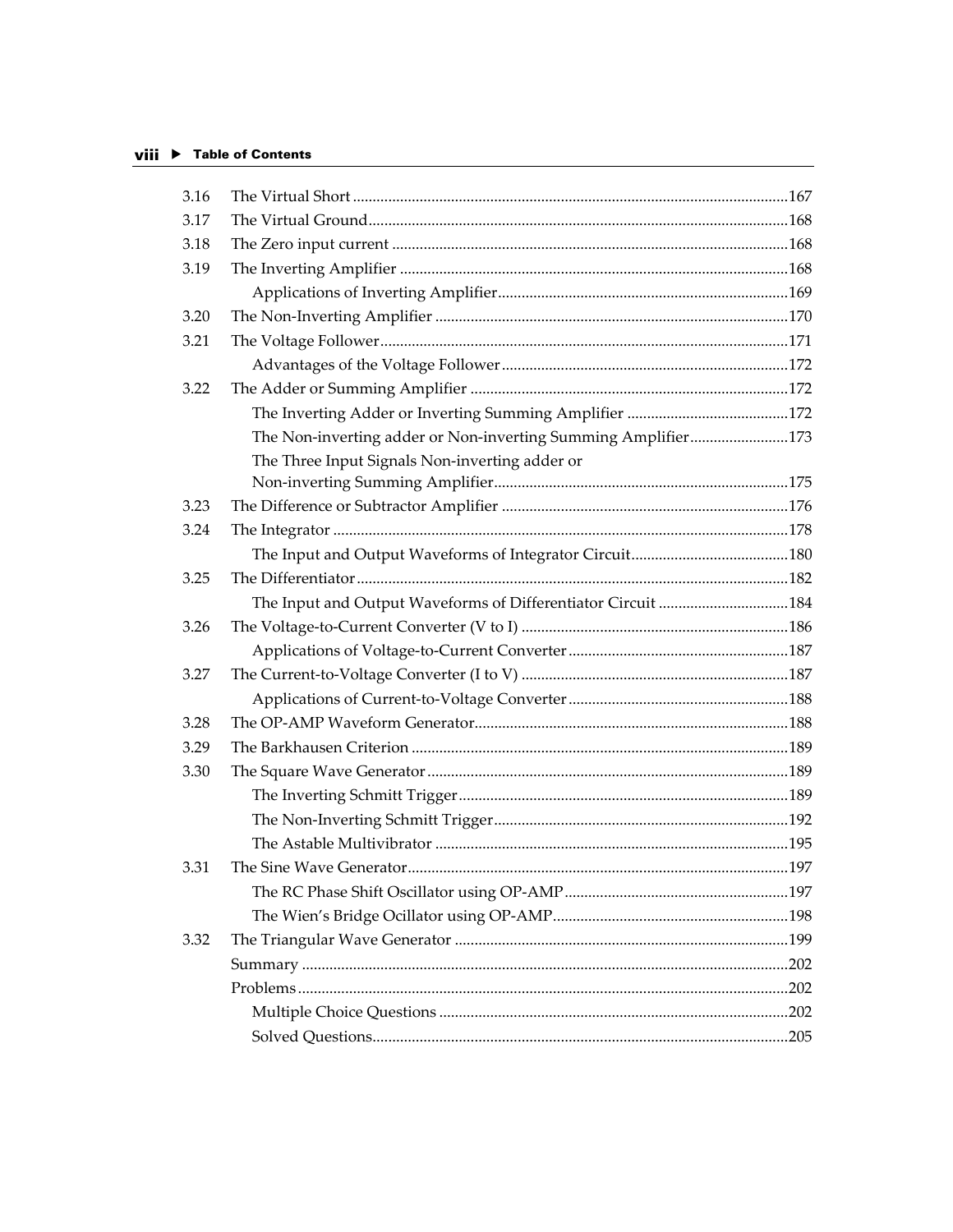| 4.1  |  |
|------|--|
| 4.2  |  |
| 4.3  |  |
|      |  |
|      |  |
|      |  |
| 4.4  |  |
|      |  |
|      |  |
|      |  |
|      |  |
|      |  |
|      |  |
|      |  |
| 4.5  |  |
| 4.6  |  |
|      |  |
|      |  |
| 4.7  |  |
| 4.8  |  |
| 4.9  |  |
| 4.10 |  |
| 4.11 |  |
|      |  |
|      |  |
| 4.12 |  |
|      |  |
|      |  |
| 4.13 |  |
|      |  |
|      |  |
| 4.14 |  |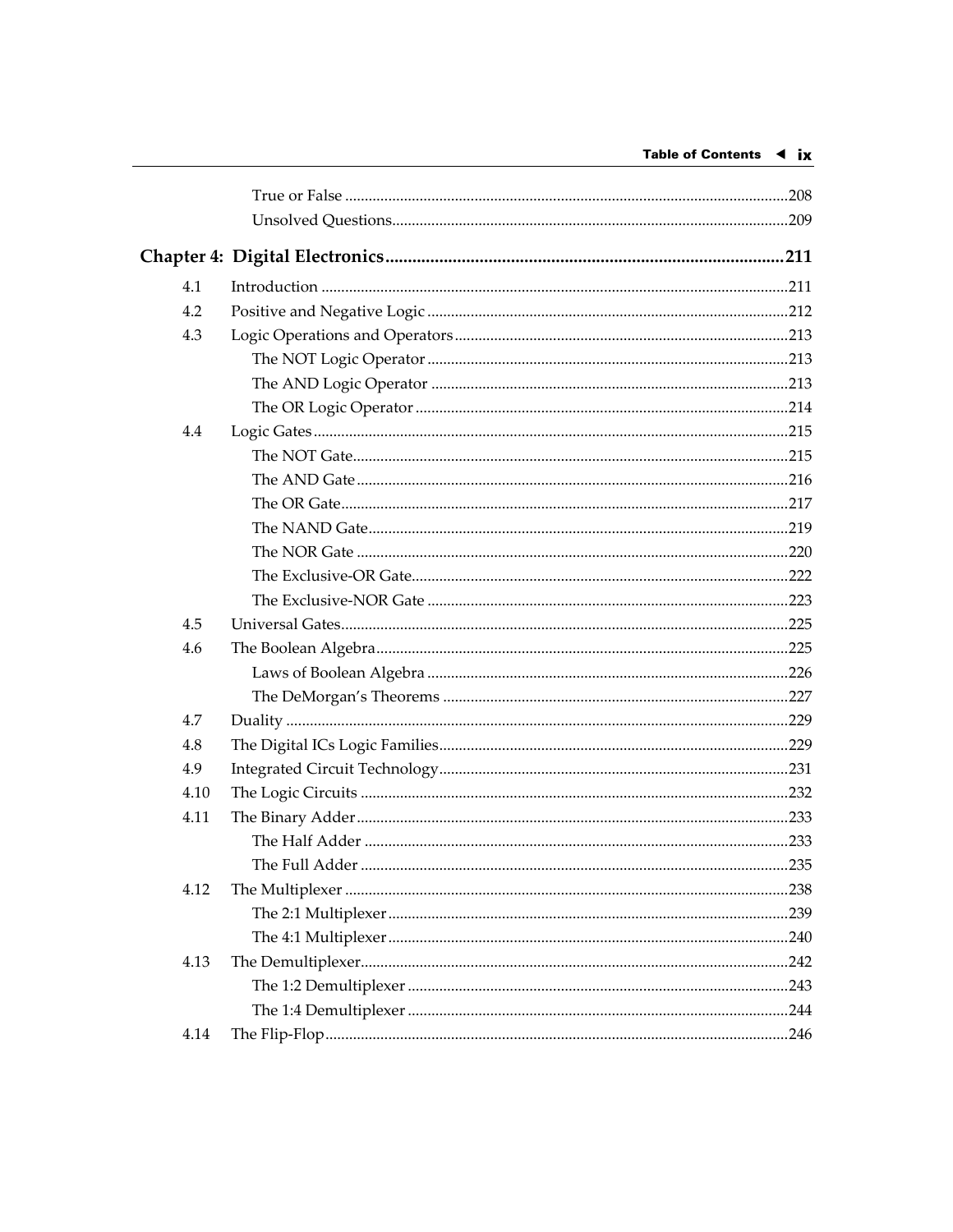## $x \rightarrow$  Table of Contents

| 4.15<br>4.16<br>4.17<br>4.18<br>Comparison between Microcontroller and Microprocessor 265<br>5.1<br>5.2<br>5.3 |  |  |
|----------------------------------------------------------------------------------------------------------------|--|--|
|                                                                                                                |  |  |
|                                                                                                                |  |  |
|                                                                                                                |  |  |
|                                                                                                                |  |  |
|                                                                                                                |  |  |
|                                                                                                                |  |  |
|                                                                                                                |  |  |
|                                                                                                                |  |  |
|                                                                                                                |  |  |
|                                                                                                                |  |  |
|                                                                                                                |  |  |
|                                                                                                                |  |  |
|                                                                                                                |  |  |
|                                                                                                                |  |  |
|                                                                                                                |  |  |
|                                                                                                                |  |  |
|                                                                                                                |  |  |
|                                                                                                                |  |  |
|                                                                                                                |  |  |
|                                                                                                                |  |  |
|                                                                                                                |  |  |
|                                                                                                                |  |  |
|                                                                                                                |  |  |
|                                                                                                                |  |  |
|                                                                                                                |  |  |
|                                                                                                                |  |  |
|                                                                                                                |  |  |
|                                                                                                                |  |  |
|                                                                                                                |  |  |
|                                                                                                                |  |  |
|                                                                                                                |  |  |
|                                                                                                                |  |  |
|                                                                                                                |  |  |
| 5.4                                                                                                            |  |  |
| 5.5                                                                                                            |  |  |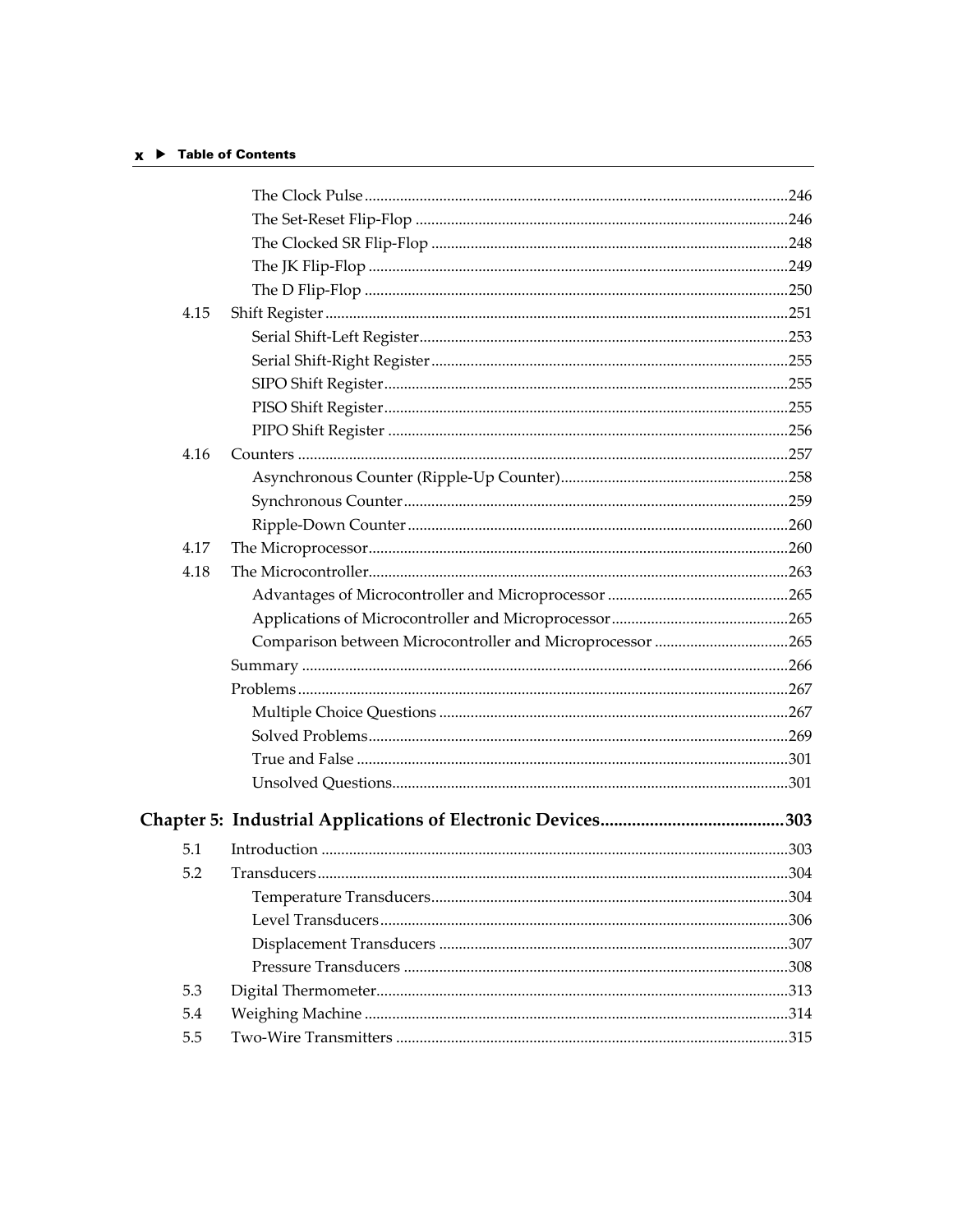| 5.6  |                                                           |  |
|------|-----------------------------------------------------------|--|
|      |                                                           |  |
|      |                                                           |  |
|      |                                                           |  |
|      |                                                           |  |
|      |                                                           |  |
|      |                                                           |  |
|      |                                                           |  |
| 5.7  |                                                           |  |
|      |                                                           |  |
|      |                                                           |  |
|      | Differences between Data Logging and Data Acquisition 323 |  |
|      |                                                           |  |
| 5.8  |                                                           |  |
|      |                                                           |  |
|      |                                                           |  |
| 5.9  |                                                           |  |
| 5.10 |                                                           |  |
|      |                                                           |  |
|      |                                                           |  |
| 5.11 |                                                           |  |
|      |                                                           |  |
|      |                                                           |  |
|      |                                                           |  |
|      |                                                           |  |
|      |                                                           |  |
|      |                                                           |  |
|      |                                                           |  |
|      |                                                           |  |
|      |                                                           |  |
|      |                                                           |  |
| 6.1  |                                                           |  |
| 6.2  |                                                           |  |
|      |                                                           |  |
|      |                                                           |  |
|      |                                                           |  |